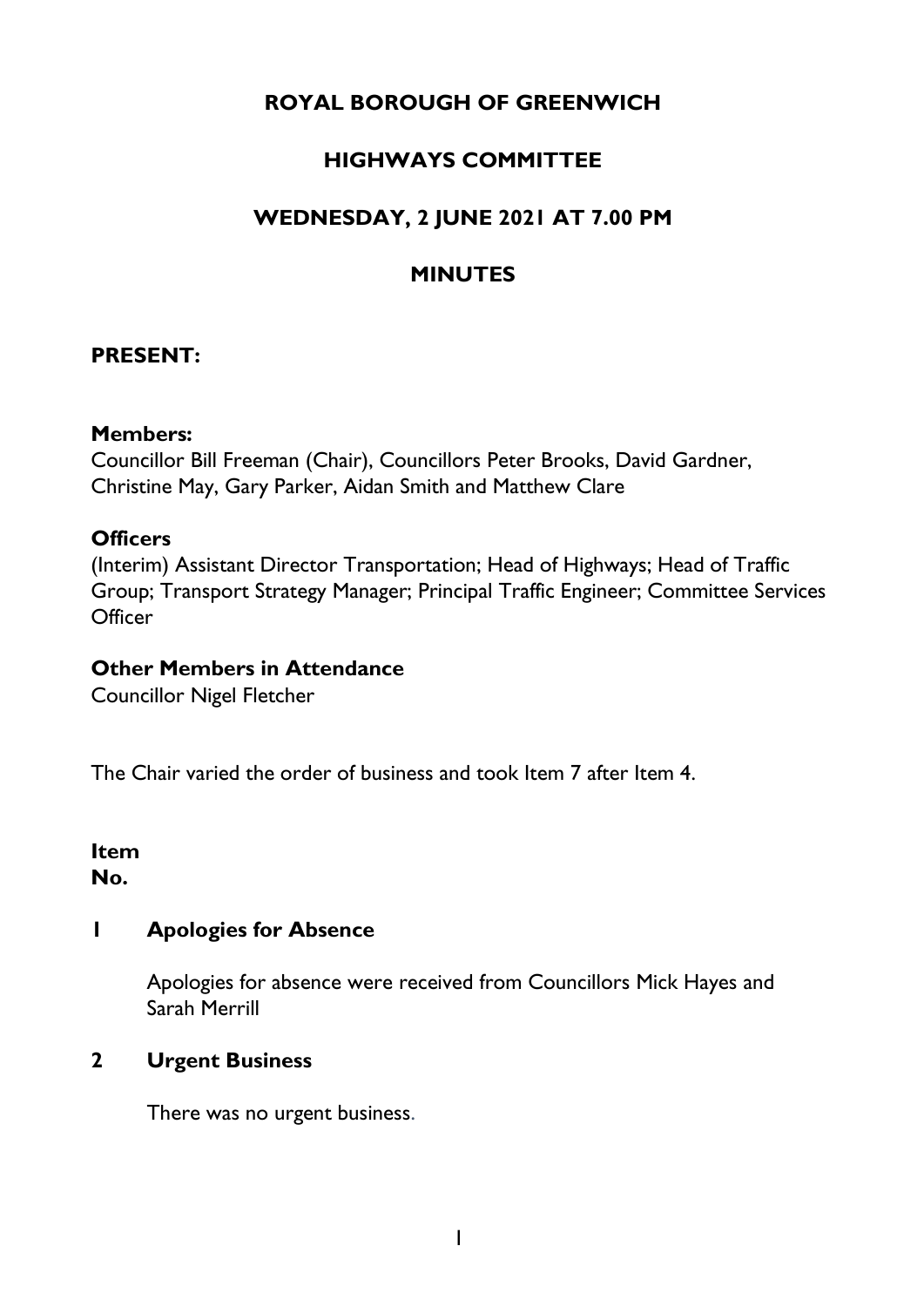# **3 Declarations of Interest**

# **Resolved –**

That the list of Councillors' memberships as Council appointed representatives on outside bodies, joint committees and school governing bodies be noted.

## **4 Minutes**

### **Resolved -**

That the minutes of the meeting of the Highways Committee held on 24 February 2021 be agreed and signed as a true and accurate record.

# **5 Response to a Petition requesting the introduction of traffic calming measures and safety measures along Broad Walk**

The Transport Strategy Manager gave an illustrated introduction to the report. He emphasised that Officers had worked with the Police to understand why the accidents had happened.

During discussion of the matter it was commented that Roadwatch tended to be weakly supported and that they needed to lobby to get delegation so they did not just need a Police Officer present. It was queried whether signs/stickers could be put on wheelie bins.

In response to a Member's question, the Transport Strategy Manager advised that while they could consider width restrictors and planters, funding limitations meant they would have to balance any such proposals against other priorities.

# **Resolved –**

That the proposed petition response as stated in Section 6 in the report, and that it will be reported to Council on 23 June 2021, be noted

# **6 Response to a Petition regarding the School Streets Scheme in Ivor Grove**

The Transport Strategy Manager gave an illustrated introduction to the report. He highlighted that the delay in re-opening schools had affected when the consultation could be conducted.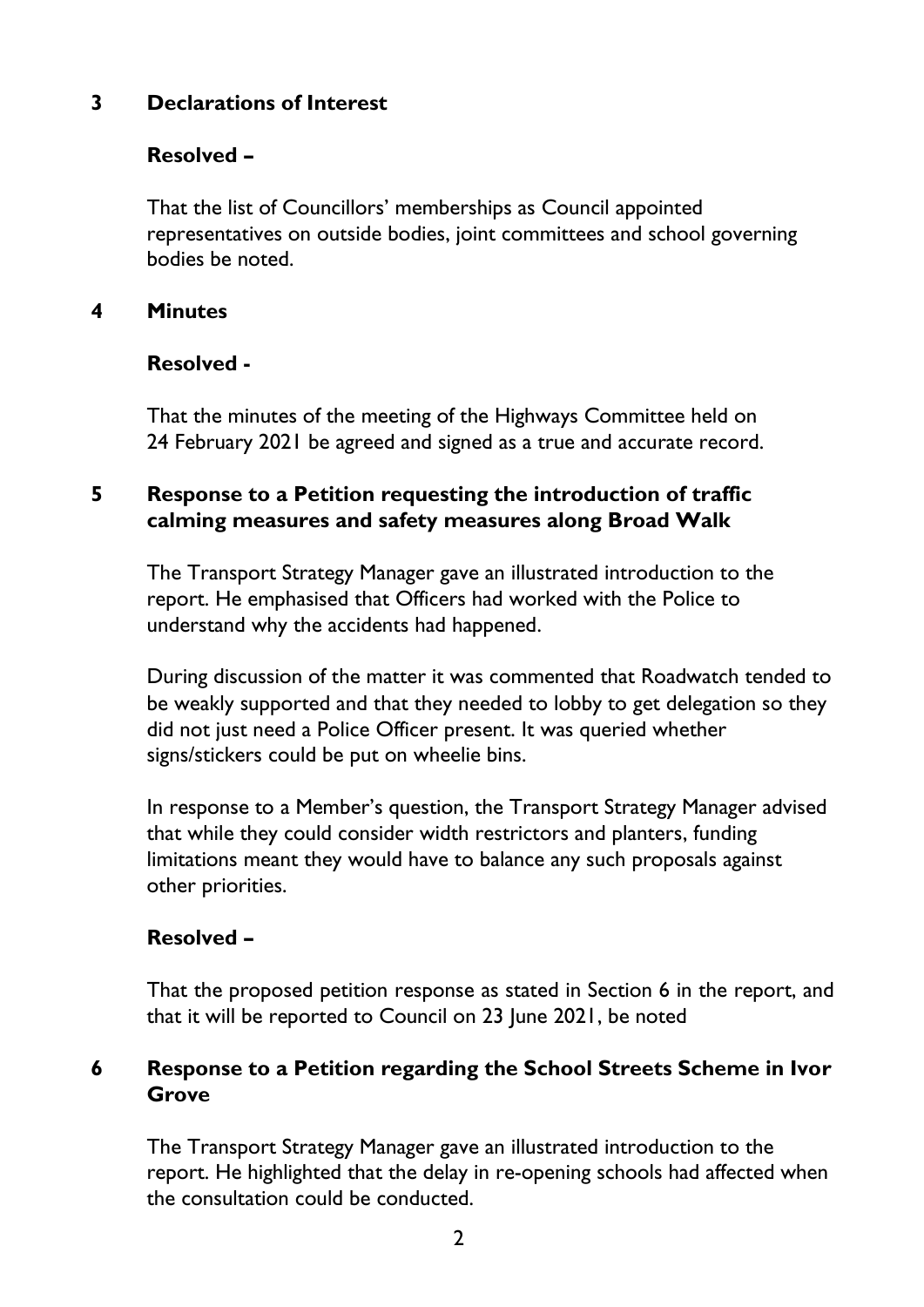There was a discussion of the matter. Members indicated they were happy with the proposed Option. It was recognised that the Schemes were meant to make things better for children travelling to school, and that overall they were beneficial. It was noted that there had been an unprecedented level of opposition to the scheme and that there need to be consultation on the matter; the benefit of using the Experimental Traffic Order was acknowledged. It was suggested to Officers that the lessons learnt from this particular implementation should be rolled out to other places where the Scheme was to be trialled.

# **Resolved –**

That the proposed petition response as stated in Section 6 in the report, and that it will be reported to Council on 23 June 2021, be noted

# **7 Request for removal of speed cushions in Halfway Street - Response to a Petition**

The Principal Traffic Engineer gave an illustrated introduction to the report. He indicated that no survey had been conducted to consider the source of the vibrations mentioned by the petitioners. He explained that the Option to do nothing was proposed because speeding was an issue and the speed cushions had been put in to address that.

In response to questions from the Committee, the Head of Traffic Group confirmed that the cushions were put in following concerns raised by residents and Ward Councillors, and speed surveys at that time suggested there was an issue with speeding. The preferred option was to keep the cushions in place, there would need to be a consensus about removing them because of the speeding. He noted that it was unusual to receive a request to implement speeding measures and then a few years later be asked to remove them. They would be in an awkward position if they were removed and then there was a fatality as a result of speeding.

The Committee was addressed by the petitioner and three residents in support. It was emphasised that noise and the vibrations arising from the cushions was affecting their lives and causing stress and anxiety. Some residents were saying their properties shook, and they lived with the expectation of inevitable noise. Some residents had moved to the back of the properties because they could not open windows at the front, and it was affecting sleep. Some had or were considering selling and moving. Buses used the road and they often moved to the wrong side of the road to avoid parked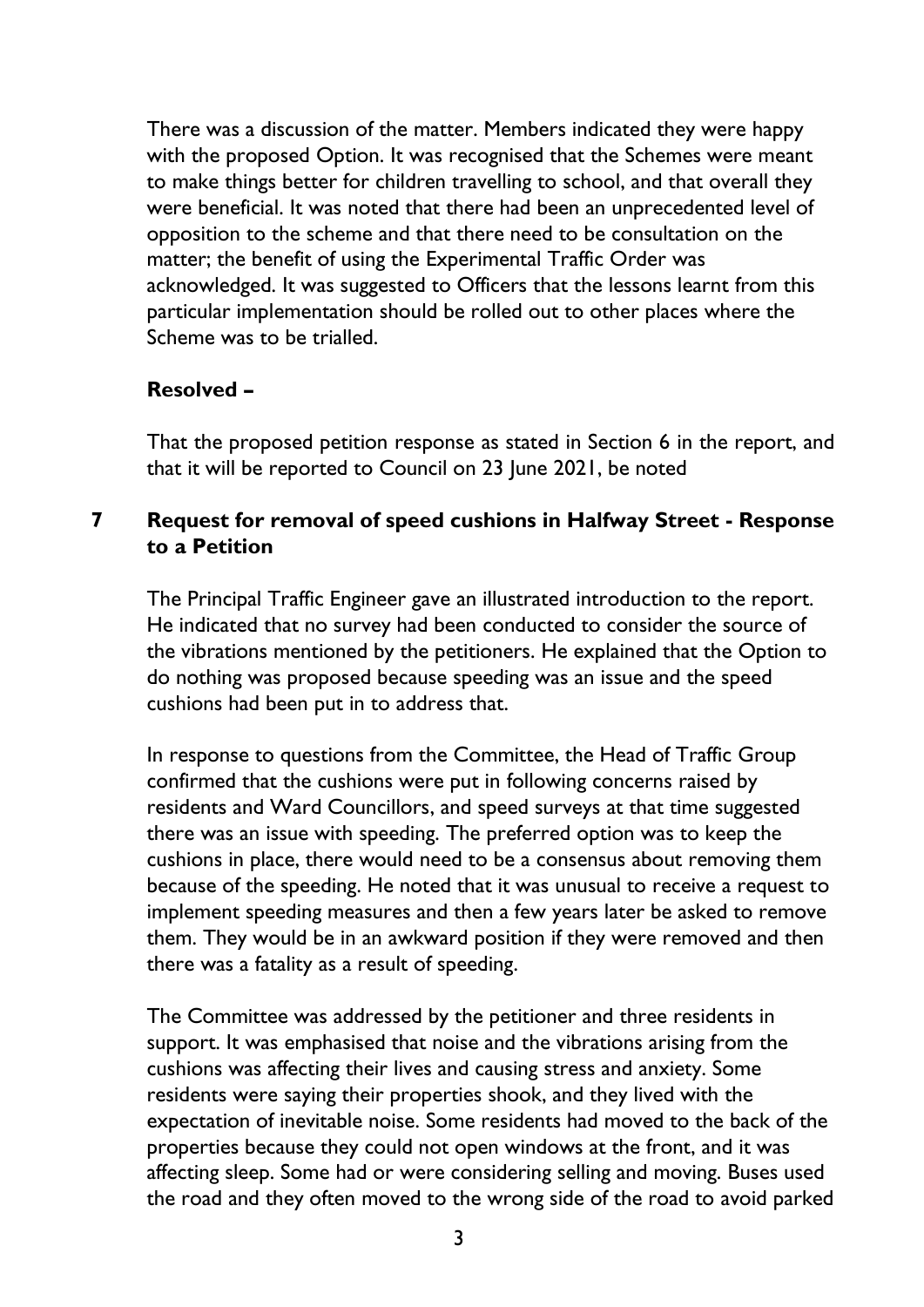cars. Cars sought to avoid the cushions. There had been accidents, and the photographs at Appendix A were an example. It was highlighted that the road had not been resurfaced in decades, and the drainage appeared to be sinking. There had been no consultation regarding the use of speed cushions. It was understood there was an issue with speeding but the problem was the method used to address it was causing problems and it was not felt that the cushions served the purpose for which they had been installed. It was queried why there could not be liaison with Bexley Council about placing a sign on their side requesting motorists to slow down, or why vehicle activated signs could not be installed.

In response to questions from the Committee the petitioner said that he was not aware of any consultation regarding the implementation of the speed cushions. He was not aware of any measurements regarding increased noise or any structural surveys but residents had cracked ceilings and he was not able to sleep because of the noise.

In response to questions from the Committee the residents suggested the speed cushions did not work because of the approach and exit from the roundabout. It was confirmed that there were two set of cushions for the whole street.

The Committee was addressed by Ward Councillor Nigel Fletcher, on behalf of fellow Ward Councillor Pat Greenwell. He said Ward Councillors had met with residents on site. He said the cushions did not appear to be reducing speed, he had witnessed cars avoiding the cushions by going up on to the pavement. With parked cars there the road became like a slalom. Buses were going around and on wrong side and he had been told that occurred regularly. He said that to do nothing was not an option and he requested that they take the cushions out and consult on other methods, for example signs and road markings.

In response to further questions from the Committee, the Head of Traffic Group said that they could consider removing the cushions when the road was resurfaced as scheduled, He gave an indication of the cost of the installation of the cushions and a possible cost of a replacement though the replacement measures would have to be defined.

There was a discussion of the matter. It was accepted that there should be measures to reduce speed and that was why the speeds humps had been installed. It was acknowledged that the petition indicated that residents were now experiencing problems and that something should be done. Members generally did not agree that Option 3.2 of the report should be followed, but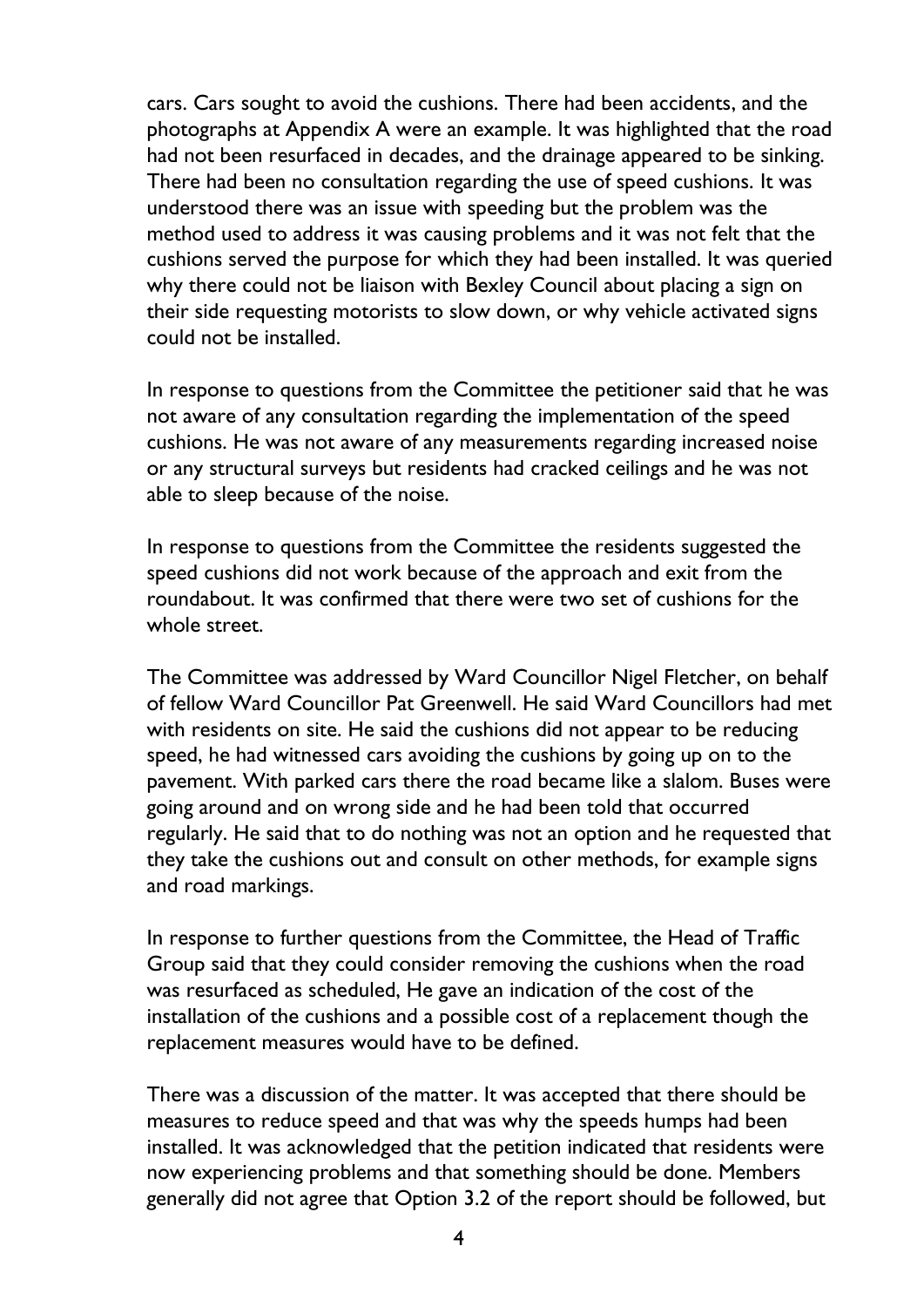it was not felt that the speed bumps should just be removed with no replacement. Members agreed that there should be consultation on speed restriction methods. It was indicated that consideration should be given to the approach to the roundabout. It was suggested that interim measures such as signs and a temporary order to reduce speed be considered.

# **Resolved -**

- 1. That the proposed petition response in the report, and that it will be reported to Council on 23 June 2021, be noted
- 2. That it be recommended that the Option stated at 3.1 of the report be implemented, and that
	- a) consideration be given to removing the speed bumps when the road was resurfaced (as stated in the proposed (local) road resurfacing schemes programme for 2021/22 at Item 9 of the agenda);
	- b) further traffic surveys be conducted, in order to enable a further speed restriction design option to be sought and consulted on; and
	- c) interim measures be considered, for example, implementation of signage and consideration be given to a temporary order to reduce the speed limit to 20mph

# **8 Winchcomb Gardens – Petition Requesting Road Resurfacing and Street Improvements**

As the petitioners were not able to be present at their request the Chair agreed that the item be deferred to the next meeting.

# **9 Proposed Road Resurfacing Schemes**

The Head of Highways gave a presentation to the Committee in support of the report. He highlighted that the backlog of works was increasing, reactive measures were expensive, and that current funding was insufficient.

During discussion of the matter it was suggested that there needed to be a more holistic view, facilitating pedestrian and cycle use rather than solely focusing on resurfacing, which would help with vehicle reduction.

The Head of Highways explained that there were separate funding streams for cycling measures, principally through the TfL Local Implementation Plans (LIP). The Council did not have revenue for footpath maintenance, virtually all the money was from TfL. Reactive maintenance money would be used to repair footpaths. He emphasised that if they did not intervene at the right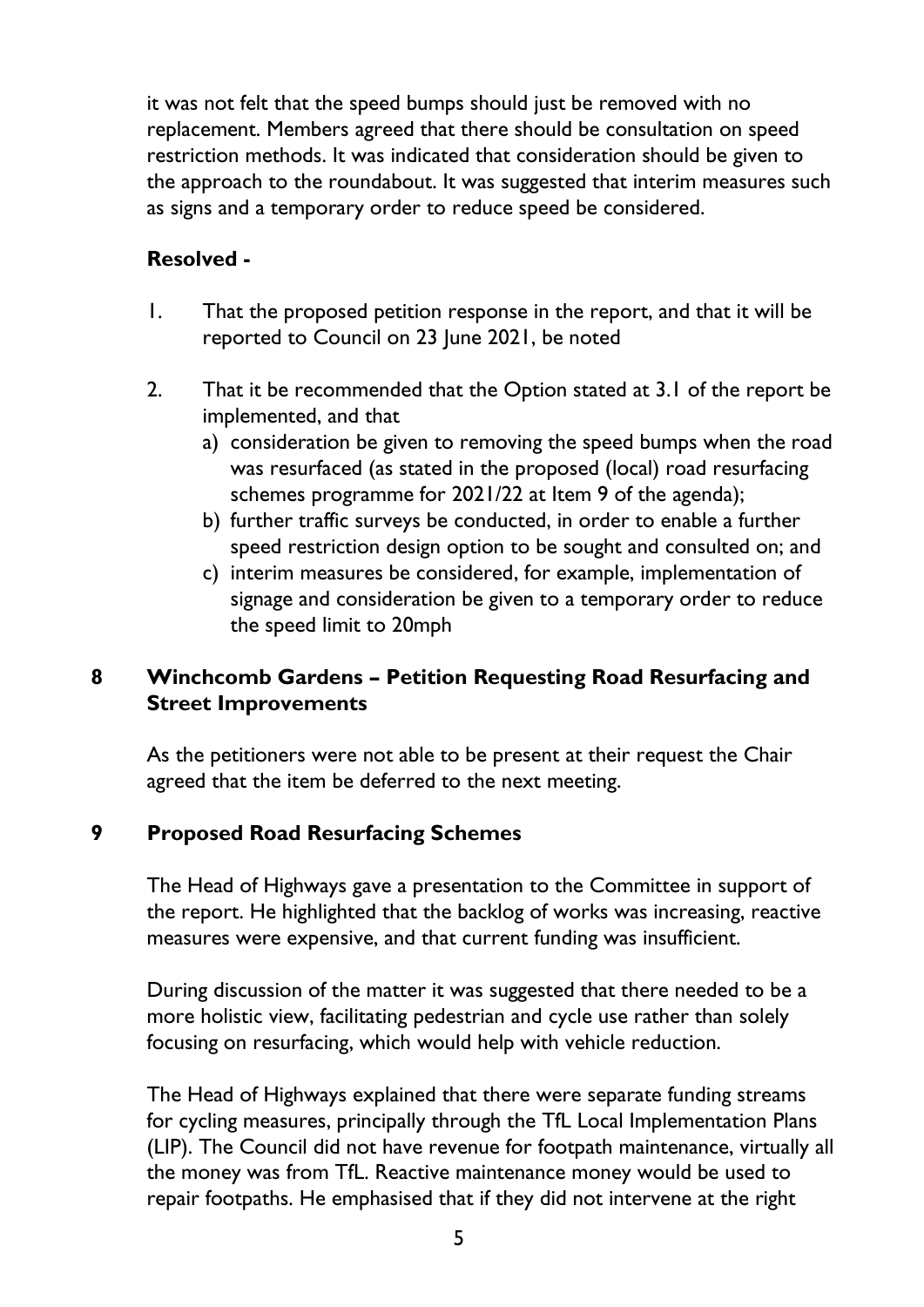time the rate of deterioration would increase and the cost of repairing a road would become expensive, and the duration of the works became more disruptive to the public. New schemes were being introduced such as the Low Traffic Neighbourhoods, but the funding budgets had remained static; it would be difficult to meet the targets set for transport strategy. He said as they were not meeting maintenance demands at present it would be difficult to consider diverting money from maintenance to walking or cycling schemes; the need for resurfacing was not going to go away. The Head of Traffic Group added that some LIP money could be used for footways and when carriageway repairs were undertaken they could look to see how the footway could be improved; the aim was to integrate their programmes more.

During discussion of the matter it was queried whether funding could be achieved from CPZs and moving traffic enforcement, and from S106 money under the Town and Country Planning Act during development of a site. It was noted that the Government's agreement with the Mayor of London would mean £100milllion for healthy street initiatives which might slightly alleviate pressures on budgets.

The Head of Highways advised that it would be for the Council budget setting to determine how revenue from traffic enforcement and CPZs was used, but Highways could make a case for its use in road maintenance. S106 could not be used for some things such as general road resurfacing, however it might be possible to get money through a S278 agreement under the Highways Act during development of a site.

During discussion of the matter it was questioned whether there had been a rise in claims against the Council or TfL over accidents arising from damaged roads and pavements, and what impact might the TfL settlement, which had described by the Mayor of London as wholly inadequate, have on the borough.

The Head of Highways confirmed that claims were monitored and trends were fairly stable. The TfL settlement would not have an impact on the principal road network which were in good condition, and they could not use in on their local roads.. The Head of Traffic Group commented that it was too early yet to know how the TfL settlement money would be spent across London but he estimated that in real terms it would be a reduction in funding for the borough.